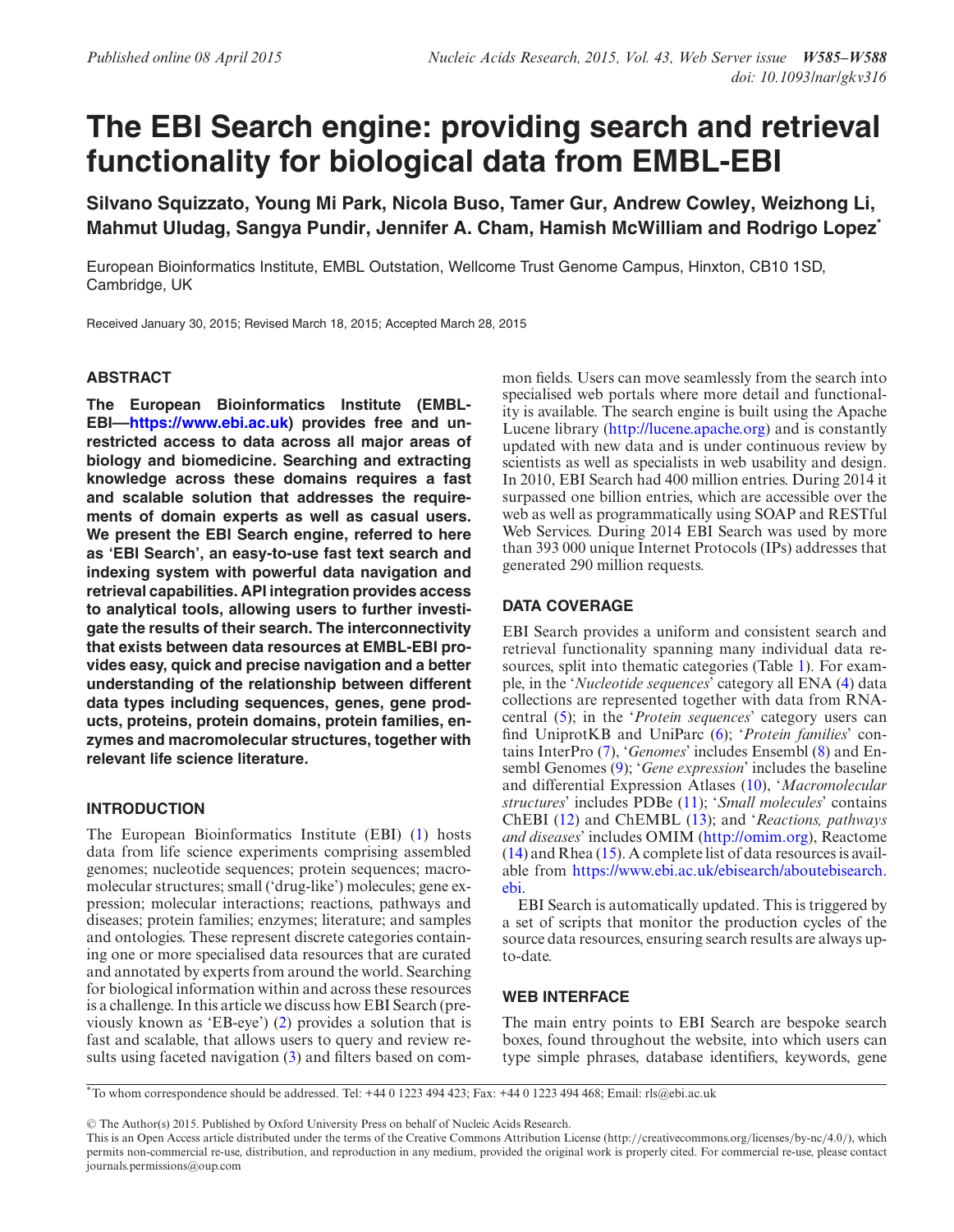<span id="page-1-0"></span>

|  |  |  |  |  | <b>Table 1.</b> Data resources available through EBI Search |
|--|--|--|--|--|-------------------------------------------------------------|
|--|--|--|--|--|-------------------------------------------------------------|

| Category                         | Data resources                                                                |
|----------------------------------|-------------------------------------------------------------------------------|
| Genomes                          | Ensembl Genomes, Ensembl, HGNC, PomBase, DGVa, EGA, LRG, WormBase<br>ParaSite |
| Nucleotide sequences             | ENA, RNAcentral, NRNL1, NRNL2, IMGT/HLA, IPD-KIR, IPD-MHC                     |
| Protein sequences                | UniProtKB, UniParc, UniRef, EPO, JPO, KIPO, USPTO, NRPL1, NRPL2               |
| Macromolecular structures        | PDBe, EMDB                                                                    |
| Small molecules                  | ChEBI, ChEMBL, Ligands                                                        |
| Gene expression                  | Array Express, Expression Atlases                                             |
| Molecular interactions           | <b>IntAct</b>                                                                 |
| Reactions, pathways and diseases | Rhea, Reactome, BioModels, MetaboLights, OMIM                                 |
| Protein families                 | InterPro, TreeFam, MEROPS, GPCRDB                                             |
| Enzymes                          | <b>IntEnz</b>                                                                 |
| Literature                       | <b>MEDLINE, Patent families, Patents</b>                                      |
| Samples and ontologies           | Taxonomy, GO, EFO, SBO, MESH, BioSamples                                      |

symbols, species, and molecule and disease names. This is aided by auto-complete, which suggests terms based on indexed content in the system. Search queries can be single or multiple terms combined with Boolean logic (e.g. OR, AND, NOT), and expansion of terms using wildcard characters is supported. The query syntax of the EBI Search engine follows Apache Lucene query parser syntax and its implementation is explained in detail in the help pages: [https://www.ebi.ac.uk/ebisearch/documentation.ebi.](https://www.ebi.ac.uk/ebisearch/documentation.ebi)

#### **Search results pages**

EBI Search executes a query against a vast amount of indexed data, so one challenge is how to present results in a coherent and intuitive way. Search results are organised into the aforementioned biological categories (e.g. '*Genomes*', '*Nucleotide sequences*', '*Gene Expression*', etc.). Within each category, the top ranking results are presented with the option for the user to expand any category of interest to see all matches. This overview also shows the number of results by category, which helps users identify data resources of interest. Typically, each entry on a query result page displays primary identifiers hyperlinked to the main data resource web portal. Additionally, titles, names and descriptions are shown.

Database cross-references are available via a '*Related data*' button. The relationships between entries in different data resources can be found by navigating through crossreferences, which in EBI Search can be implicitly declared by the provider or inferred by the system. A '*Views*' button provides access to alternative formats of the data (e.g. EMBL format for ENA entries, PDB format, etc.) served via the dbfetch application  $(16)$ . This button also provides access to analytical tools, such as NCBI BLAST+  $(17)$  and InterProScan 5 [\(18\)](#page-3-0), which apply to protein sequences in the results.

Custom fields are provided for some data resources. For example, UniProtKB query results contain primary and secondary accession numbers, IDs, names, description, species and review status. Results from the '*Literature*' category contain titles, author lists, journals and publication dates.

#### **Facets help the user filter and narrow down results**

The available facets of a search result are presented on the left-hand side when users select a data resource or a category. The text descriptions are followed by check boxes or filtering links for selecting results according to data-specific attributes such as taxonomy, keywords and controlled vocabularies. As an example, search results in UniProtKB can be filtered using the '*Organisms*' facet, and reviewed entries (i.e. UniProtKB SwissProt) can be selected by using the '*Status*' facet (e.g. 'Reviewed' or 'Unreviewed'). Not all facets are keyword-based, for example, the '*Type'* facet in InterPro results; some facets represent ranges, for instance, the '*Publication date*' in the '*Literature*' category. Common and custom facets are shown in Table [2.](#page-2-0)

#### **Automatic generation of human-readable 'Gene & protein summaries'**

'*Gene & protein summaries*' are available at the top of the main results page when queries contain established gene names (i.e. HGNC gene nomenclature) or common database identifiers in Ensembl or UniProtKB (i.e. accession numbers). These summaries are organised into five sections presented as tabs, namely: gene, expression, protein, protein structure and literature, and apply to the following model organisms: *Homo sapiens*, *Mus musculus*, *Drosophila melanogaster*, *Saccharomyces cerevisiae*, *Caenorhabditis elegans*, *Arabidopsis thaliana* and *Escherichia coli K-12*. These gene-centric summaries are generated by a separate application [\(https://www.ebi.ac.uk/s4/\)](https://www.ebi.ac.uk/s4/), which uses EBI Search's SOAP programmatic interface to identify, retrieve and display data from the main resources portals using the DAS protocol [\(19\)](#page-3-0).

## **Programmatic access to search functionality via Web Services**

In addition to SOAP, a new RESTful Web Service API has been available since June 2014 in response to demand for search services from developers using the latest web technologies and wanting to integrate search functionality into their portals. These Web Services provide methods, which can be grouped into three main types: '*meta-data*' (i.e. retrieving information about searchable data resources), '*search and retrieval*' functionality, '*navigation*' (i.e. explor-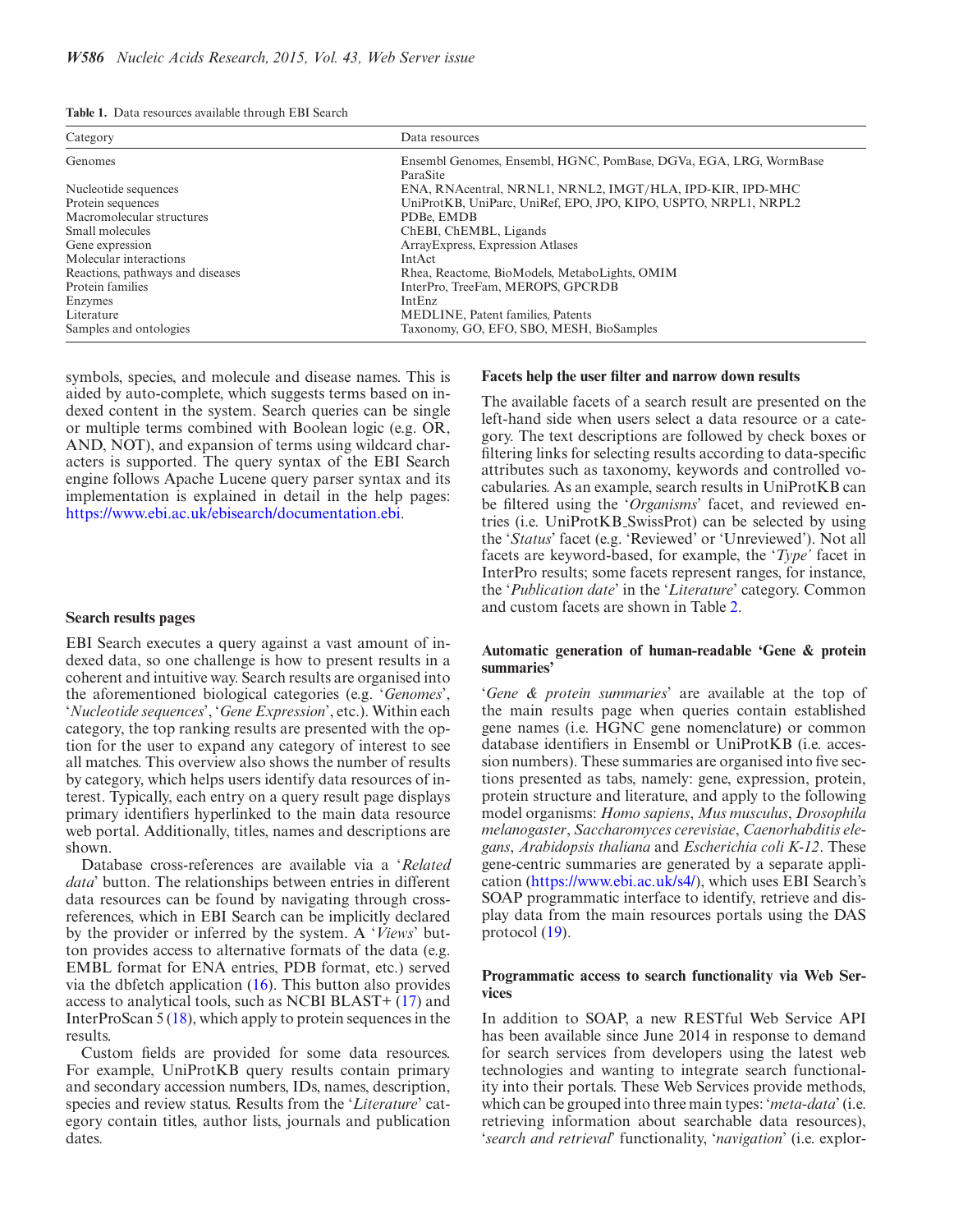| Category                         | Common facets    | Custom facets                                                |
|----------------------------------|------------------|--------------------------------------------------------------|
| Genomes                          | Organisms        |                                                              |
| Nucleotide sequences             | Organisms        | Genomic mapping, Expert databases, RNA types (in RNAcentral) |
| Protein sequences                | Organisms        | Keywords and Status (in UniProtKB)                           |
| Macromolecular structures        | Organisms        |                                                              |
| Gene expression                  | Organisms        | Organism part (in Expression Atlases)                        |
| Reactions, pathways and diseases | Organisms        | Type, Compartment name and Keywords (in Reactome)            |
| Protein families                 |                  | Type (in InterPro)                                           |
| Literature                       | Publication date |                                                              |
| Samples and Ontologies           |                  | Ontology (in GO)                                             |

<span id="page-2-0"></span>**Table 2.** Custom and common facets available through EBI Search

ing cross-references) and '*filtering*' (i.e. narrowing down results using facets). Further details and sample clients can be [found in the documentation pages at](https://www.ebi.ac.uk/Tools/webservices/services/eb-eye_rest) https://www.ebi.ac.uk/ Tools/webservices/services/eb-eye rest.

Since the launch of EBI Search in 2007, search functionality has been integrated into projects such as ENA, Ensembl Genomes, InterPro, LRG [\(20\)](#page-3-0), Rhea, MetaboLights [\(21\)](#page-3-0), Enzyme Portal [\(22\)](#page-3-0) and PomBase [\(23\)](#page-3-0). Novel pipeline processes or analytical workflows can be created by combining methods from EBI Search and other Web Services. For example, entry identifiers from UniProtKB can be sent to the dbfetch Web Service (WSDbfetch), which retrieves the corresponding sequence entries in batch fashion. These sequence entries can in turn be sent to analytic tools Web Services [\(16\)](#page-3-0) such as Clustal Omega [\(24\)](#page-3-0). The current version of the APIs covers the existing functionality available in the web interface of EBI Search, including facets and autocomplete. Search result formats include: XML, JSON, CSV and TSV, enabling integration of results into third-party frameworks such as AngularJS [\(https://angularjs.org\)](https://angularjs.org). An [example of such integration is the RNAcentral portal \(http:](http://www.rnacentral.org) //www.rnacentral.org) launched in 2014 [\(5\)](#page-3-0).

# **FUTURE DIRECTIONS**

As the volume of data and the number of data resources continue to grow, providing continuous search functionality is a big challenge. This will be achieved by improving code and simplifying configuration and hardware requirements, analysing user queries and exploring novel technologies. Improving the user experience is a central focus based on user-centred design techniques. Users will be able to select results and download these in formats that can be consumed programmatically for further post-processing (e.g. for further analysis in local pipelines and workflows). In addition to the previously mentioned formats, RSS 2 [\(http://www.rssboard.org/rss-specification\)](http://www.rssboard.org/rss-specification) will be available to help users pre-generate queries, which can be repeated over time to check for new or updated data. These bespoke alerting systems can be enacted using widely available RSS clients or built-in browser tools. Methods to simplify the launching of applications such as BLAST from search results are also being tested that use the tools provided by the Job Dispatcher framework [\(25\)](#page-3-0). Lastly but importantly, the SOAP API will be phased out during 2016 in order to concentrate resources on the RESTful interface, which is easier to use and more scalable.

## **DISCUSSION**

EBI Search is built on top of technologies that allow fast indexing and searching of vast amounts of data. The implementation of a scalable search system relies on the quick and efficient uptake of the latest technologies and also in their successful integration into existing compute infrastructures with little or negligible cost. The EBI Search engine has been successful at acting as both a 'global search' that presents results across many distinct knowledge domains and as a 'local search' thanks to the implementation of industry standard Web Services. Keeping up-to-date with changes in search technologies as well as with changes in the underlying data is challenging. However, this drives forward the development of simpler, more responsive and more efficient methods of finding and re-using biological information. By providing direct access to the primary data sources (web portals), where biological entities are fully annotated and displayed in the way expected by specialists, the EBI Search engine can provide access to a large range of data sources for a cheaper cost than multiple search engines. EBI Search must not be confused with an integration platform or a data warehouse. It enables interoperability between distinct underlying data resources and analytical tools, ultimately delivering a powerful and reproducible way to interpret biological search results.

### **ACKNOWLEDGEMENTS**

We would like to thank the following staff and collaborators for their support: Anton Petrov, Dietmar Sturmayr, Francis Rowland, Philip Lewis, Andrea Cristofori and Simone Badoer.

# **FUNDING**

BBSRC Award 'The RNAcentral database of non-coding RNAs'; BB/J019232/1; European Molecular Biology Laboratory (EMBL). Funding for open access charge: European Molecular Biology Laboratory (EMBL). *Conflict of interest statement.* None declared.

## **REFERENCES**

- 1. Brooksbank,C., Bergman,M.T., Apweiler,R., Birney,E. and Thornton,J. (2014) The European Bioinformatics Institute's data resources 2014. *Nucleic Acids Res.*, **42**, D18–D25.
- 2. Valentin,F., Squizzato,S., Goujon,M., McWilliam,H., Paern,J. and Lopez,R. (2010) Fast and efficient searching of biological data resources–using EB-eye. *Brief Bioinform.*, **11**, 375–384.